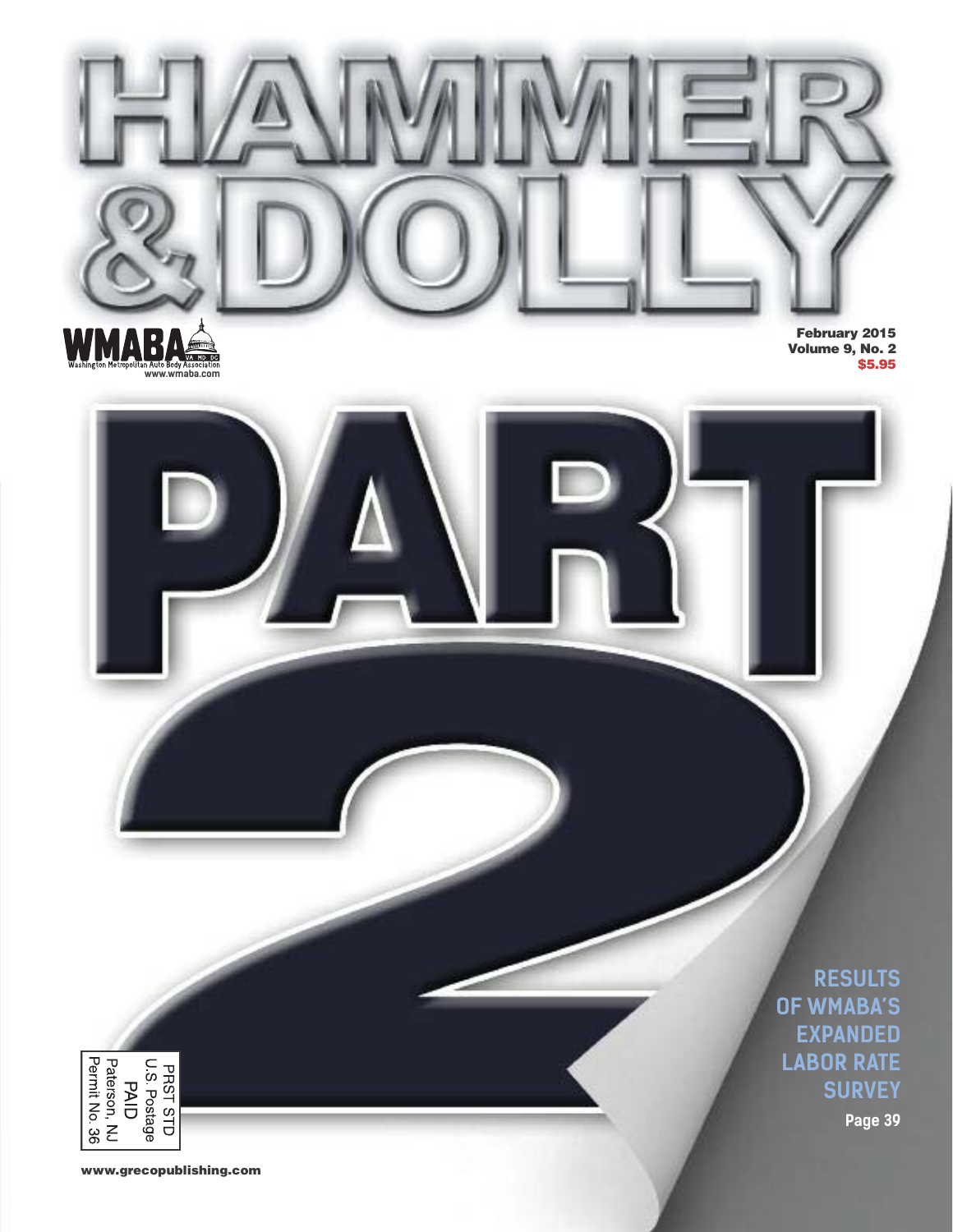

**BY JOEL GAUSTEN**

# **STORY COVER FILLING IN THE BLANK:** INSIDE WMABA'S LABOR RATE SURVEY - PART 2\*

**Last month,** *Hammer & Dolly* **revealed the first part of the results of WMABA's latest Labor Rate Survey. This month, we continue the discussion by presenting the rest of this extensive undertaking. As evident in the following pages, the industry faces a difficult road ahead in 2015.** 

> **"The majority of surveyed repairers take issue with insurers' interference of repair methods, the overall process and the systematic reduction of reimbursement rates."**

> > \*This article is for informational purposes only and should not be considered legal or business advice.

**February 2015 HAMMER** 39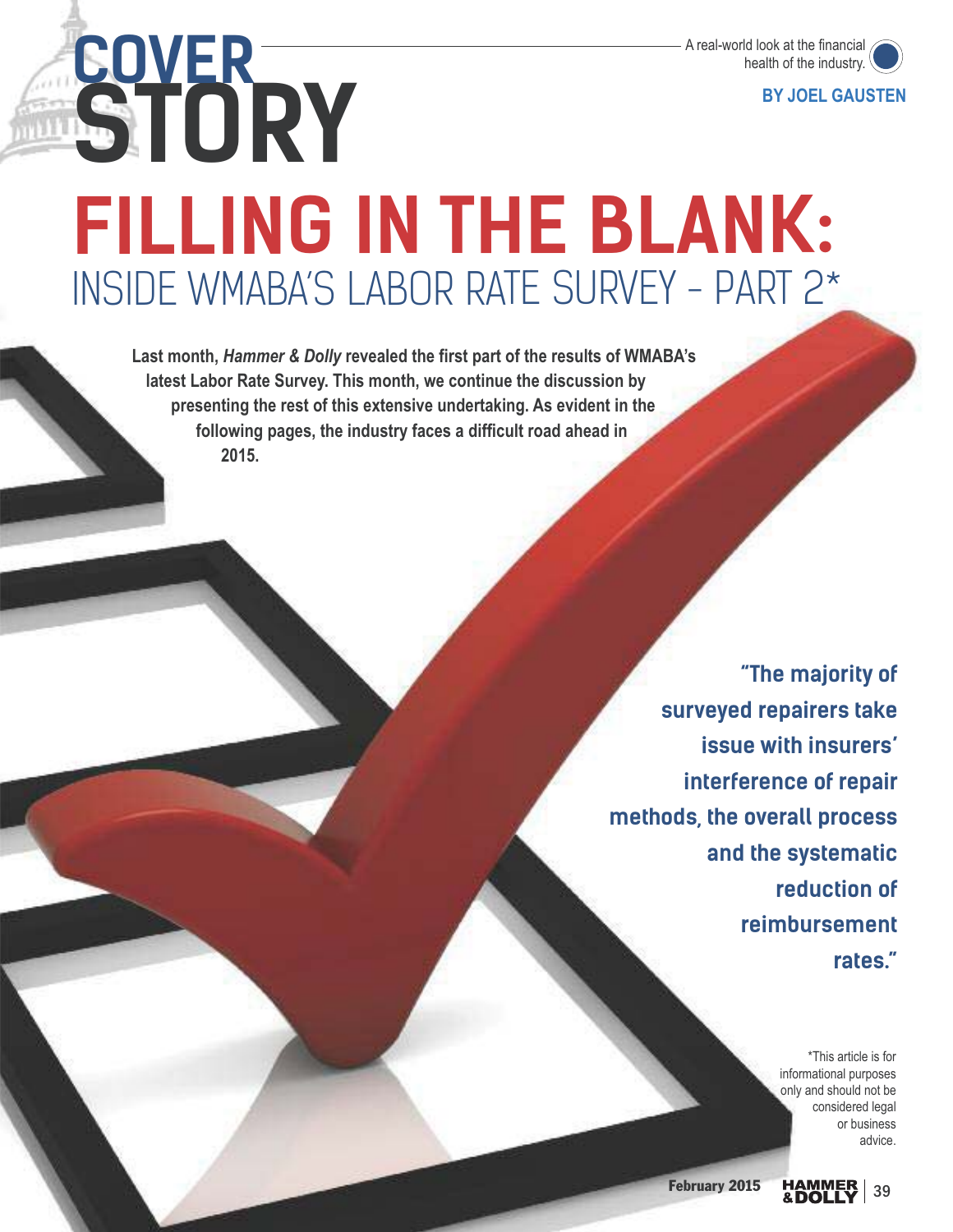| <b>RESPONDENTS SHARE</b><br><b>THEIR VIEWS ON</b><br><b>STANDARD PROCEDURES</b> | <b>DO YOU BELIEVE</b><br>THIS IS A REQUIRED<br><b>OPERATION?</b> | <b>DO YOU</b><br><b>CURRENTLY</b><br><b>PERFORM THIS</b><br><b>OPERATION?</b> |
|---------------------------------------------------------------------------------|------------------------------------------------------------------|-------------------------------------------------------------------------------|
| "Tint" the color                                                                | 90.63%                                                           | 94.53%                                                                        |
| "Materials" to tint the color                                                   | 90.16%                                                           | 87.70%                                                                        |
| "Color, sand and buff" and/or denib<br>surface blemishes                        | 93.02%                                                           | 90.70%                                                                        |
| "Materials" needed to denib or buff a vehicle                                   | 91.60%                                                           | 85.71%                                                                        |
| To remove tape or painted stripes before refinishing                            | 94.62%                                                           | 91.54%                                                                        |
| Feather, fill, block and prime on repaired panels                               | 92.74%                                                           | 87.90%                                                                        |
| Feather, fill, block and prime on welded panels                                 | 88.03%                                                           | 85.47%                                                                        |
| "Mark-up" or "admin" on sublet (towing, upholstery,<br>mechanical, pdr, etc.)   | 94.66%                                                           | 87.79%                                                                        |
| Disable and enable "interlock" devices to move vehicles                         | 89.72%                                                           | 85.98%                                                                        |
| "Clips and fasteners" needed in the repair process                              | 92.42%                                                           | 93.18%                                                                        |
| "Bagging" vehicle to "prime" and for "final refinish"                           | 93.02%                                                           | 90.70%                                                                        |
| "Bag" opening to "prime" and for "final refinish"                               | 92.56%                                                           | 87.60%                                                                        |
| "Bonding materials" in the repair process                                       | 90.00%                                                           | 93.08%                                                                        |
| "Undercoating," installation and removal                                        | 92.06%                                                           | 92.86%                                                                        |
| "Structural foam." installation and/or removal                                  | 92.91%                                                           | 92.13%                                                                        |
| "Check and test seat belts" being used in the accident                          | 88.39%                                                           | 84.82%                                                                        |
| "Pressure test" cooling systems after front-end damage                          | 89.91%                                                           | 81.65%                                                                        |
| "Prep raw plastic" when recommend by paint supplier                             | 92.37%                                                           | 94.66%                                                                        |
| "Set up and pull" to access repairs                                             | 93.89%                                                           | 88.55%                                                                        |
| "Weld thru primer" and/or "cavity wax" when needed                              | 93.94%                                                           | 93.18%                                                                        |
| Replacement of information labels, parts and labor                              | 92.37%                                                           | 93.13%                                                                        |
| Removal and replacement of protective coatings                                  | 92.50%                                                           | 85.00%                                                                        |
| Reset memory functions (e.g., radio codes, sensors, etc.)                       | 91.06%                                                           | 88.62%                                                                        |
| "Jig" rental when recommended by vehicle manufacturer                           | 88.06%                                                           | 56.72%                                                                        |
| Repairing "weld burn, including grinding and prepping"                          | 90.60%                                                           | 88.89%                                                                        |

When reviewing these Survey results, it is apparent that the vast majority of respondents have come to the same conclusion when it comes to required operations performed on the shop floor. As shown in the table to the left, there is not a single operation that falls below 88 percent.

"The results of the survey were significantly conclusive," explains WMABA Executive Director Jordan Hendler. "Nearly all operations received a more than 90 percent necessity response, and a similarly significant percentage of respondents identified that they currently perform these necessary operations. What this demonstrates is that the 'You are the only one' defense that some carriers would like the market to believe may not be so accurate."

Elsewhere in the results, it is clear that the insurance industry continues to have considerable control over the collision repair process. When looking at the results in the blue box on the opposite page, it is impossible to ignore just how strong this outside party's influence has become.

"These results speak for themselves," Hendler says. "The majority of surveyed repairers take issue with insurers' interference of repair methods, the overall process and the systematic reduction of reimbursement rates. There are issues with parts, whether it is a byproduct of the parts themselves, or the manner in which insurers require – or imply – the measurement of the repairer utilizing them. The straightforwardness of many of the results here shows that our industry has overwhelming opinions on the issues presented, but it's important to remember that this doesn't address the possible solutions. This Survey is focused on the current conditions. In today's marketplace, it is becoming nearly impossible to believe that there is a wide enough capacity to reinvest in training, tooling and equipment to fix the consumer's vehicles properly."

Interestingly, 98 percent of respondents noted that inadequate or poorly written estimates by insurance company representatives delay the repair process and cost the shop time and money while they rectify mistakes. This leads to an intriguing question: Why should shops incur costs if these were not *their* poorly written estimates to begin with? What should the insurer's responsibility be in these instances? In Hendler's mind, the most obvious answer to the problem of poorly written insurance estimates is to not accept them. If that turns out not to be a viable solution to actually fix the problem, the "glass half full" approach would be to better educate the carriers.

"Take the time to show the adjuster what they missed, how to estimate it properly and how to do it more completely," she advises. "It must be done in a way that is positive and helpful, rather than combative. Give them the tips you know, and show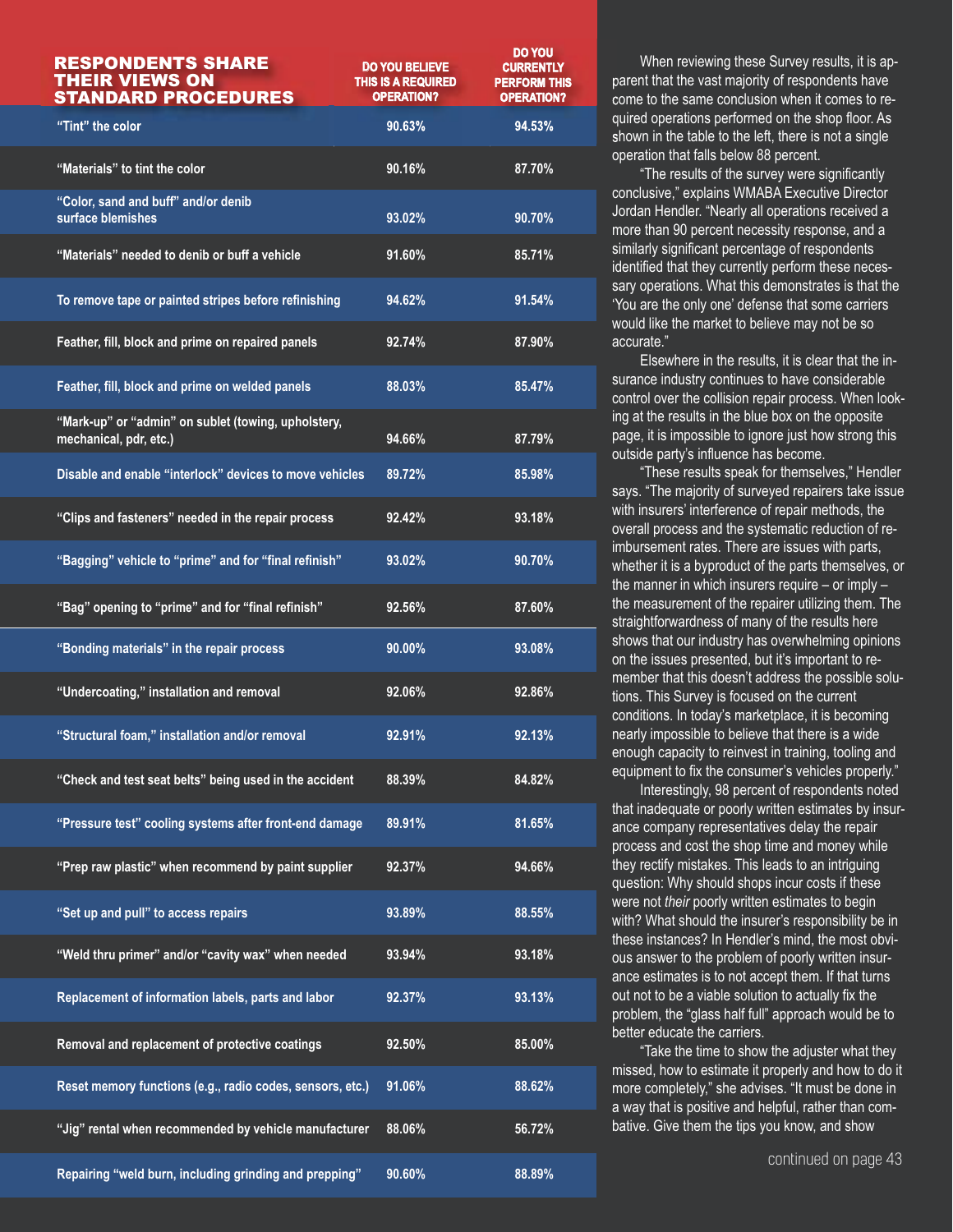#### HOW DO OUR SURVEY PARTICIPANTS FEEL ABOUT INSURER/SHOP RELATIONS?"

| Do you believe insurers rate you on the use of                                                                                                                                                                                            | <b>YES</b> | <u>NO</u> |
|-------------------------------------------------------------------------------------------------------------------------------------------------------------------------------------------------------------------------------------------|------------|-----------|
| alternative parts to OEM, such as used or aftermarket?                                                                                                                                                                                    | 89.84%     | 10.16%    |
| Do you feel many insurers try to control or insert<br>themselves into the repair process, including selection<br>of parts and repair methods used?                                                                                        | 96.09%     | 3.91%     |
| Do you have an insurer who requires you to order parts<br>from a particular vendor or through a particular online<br>procurement system?                                                                                                  | 62.50%     | 37.50%    |
| Do you believe insurer reimbursement rates are fair to<br>support adequate profit for continuing education,<br>certifications and new equipment?                                                                                          | 9.68%      | 90.32%    |
| Would [or does] ordering parts or materials through a<br>required third-party bidding system increase your cycle<br>time and customer dissatisfaction?                                                                                    | 71.07%     | 28.93%    |
| Have you been told "you are the only one" who charges for<br>what you feel is a legitimate, reasonable and necessary<br>operation?                                                                                                        | 86.51%     | 13.49%    |
| Do appraiser(s) tell you "we can't pay for that because it is<br>against insurance company policy," even though you knew it<br>was a fair, reasonable and necessary item?                                                                 | 96.06%     | 3.94%     |
| Do you feel that after an insurer is notified, that two business days<br>is an adequate time frame for an insurer to come to your shop to<br>inspect, appraise the damage and provide an estimate?                                        | 86.61%     | 13.39%    |
| Is it your experience that a good portion of insurance company<br>representatives will intentionally write "low ball" estimates that<br>omit obvious visible damage?                                                                      | 89.06%     | 10.94%    |
| Do inadequate or poorly written estimates by insurance<br>company representatives delay the repair process and cost<br>your shop time and money while you rectify mistakes?                                                               | 98.44%     | 1.56%     |
| Do you feel appraisers intentionally omit vital processes in<br>hopes the shop will not correct and amend the mistake, giving<br>the insurer unfair financial gain?                                                                       | 90.55%     | 9.45%     |
| Have you feared retribution from insurers if you charged for<br>a job performed that you feel is fair, reasonable and necessary,<br>but they may not approve of?                                                                          | 66.67%     | 33.33%    |
| Do you feel insurers are using their "power," together<br>with a weak economy, in an attempt to coerce shops in<br>accepting less than a fair amount?                                                                                     | 88.19%     | 11.81%    |
| Have you experienced an insurer(s) who has declared a<br>vehicle a total loss when you felt the vehicle was an easy,<br>safe repair and the vehicle owner wanted it repaired, but<br>did so because the insurer got a high salvage value? | 72.00%     | 28.00%    |
| Do you experience insurers retaining payment, but tell you<br>that you are "holding the car hostage" when they had more<br>than adequate time to issue payment?                                                                           | 68.50%     | 31.50%    |
| Do you feel many insurers' initial estimates lack proper repair<br>procedures necessary to fix the car to pre-accident condition?                                                                                                         | 91.34%     | 8.66%     |

**"The stark reality is that the technology will tattle on them if they didn't fix it right. Things long hidden will leak out as time goes on."**

#### SURVEY TAKERS REVIEW A NUMBER OF QUESTIONS THAT RELATE TO THEIR DAILY BUSINESS.

**YES NO**

| Is it your experience that blending a panel takes<br>as long, or longer, than refinishing a new<br>undamaged panel?                                                                                                                             | 94.49% | 5.51%  |
|-------------------------------------------------------------------------------------------------------------------------------------------------------------------------------------------------------------------------------------------------|--------|--------|
| Does it take more skill and materials to "blend"<br>a panel versus refinish a full panel?                                                                                                                                                       | 90.55% | 9.45%  |
| Is "clean up" time necessary on most "LKQ" or<br>used parts?                                                                                                                                                                                    | 98.44% | 1.56%  |
| Can you blend or melt clear coat within a panel<br>and give a lifetime warranty?                                                                                                                                                                | 8.73%  | 91.27% |
| Is it necessary to pre-clean most vehicles prior<br>to entering the shop?                                                                                                                                                                       | 67.72% | 32.28% |
| Given the advancements in system compatibility,<br>should you have the freedom of choice for your<br>estimating system provider?                                                                                                                | 99.21% | 0.79%  |
| Do used structural parts (e.g., quarter panel, hinge<br>pillar, rocker panel, radiator support and apron or<br>frame rails) take more "trim" time than new parts?                                                                               | 99.21% | 0.79%  |
| Do you feel that modern vehicles (with boron steel,<br>structural aluminum, multiple airbags, collision<br>avoidance systems, laser welds, etc.) are more<br>difficult to work on than older vehicles without<br>those similar characteristics? | 96.85% | 3.15%  |
| Do you feel colors on newer vehicles are more                                                                                                                                                                                                   |        |        |
| difficult to match than those 5-10 years older?                                                                                                                                                                                                 | 77.78% | 22.22% |
| Do rental car companies unnecessarily contact<br>you about the status of vehicle repairs, requesting<br>numerous status reports and completion dates?                                                                                           | 73.23% | 26.77% |
| Would you prefer an itemized calculator for<br>materials based on a computer software program<br>(e.g., Paintex, PMC Logic, etc.) versus<br>compensation based on current random                                                                |        |        |
| multipliers using an hourly rate?                                                                                                                                                                                                               | 73.39% | 26.61% |
| Have you been able to provide across-the-board<br>increases in the pay and benefits of your<br>employees in the past five (5) years?                                                                                                            | 24.80% | 75.20% |
|                                                                                                                                                                                                                                                 |        |        |

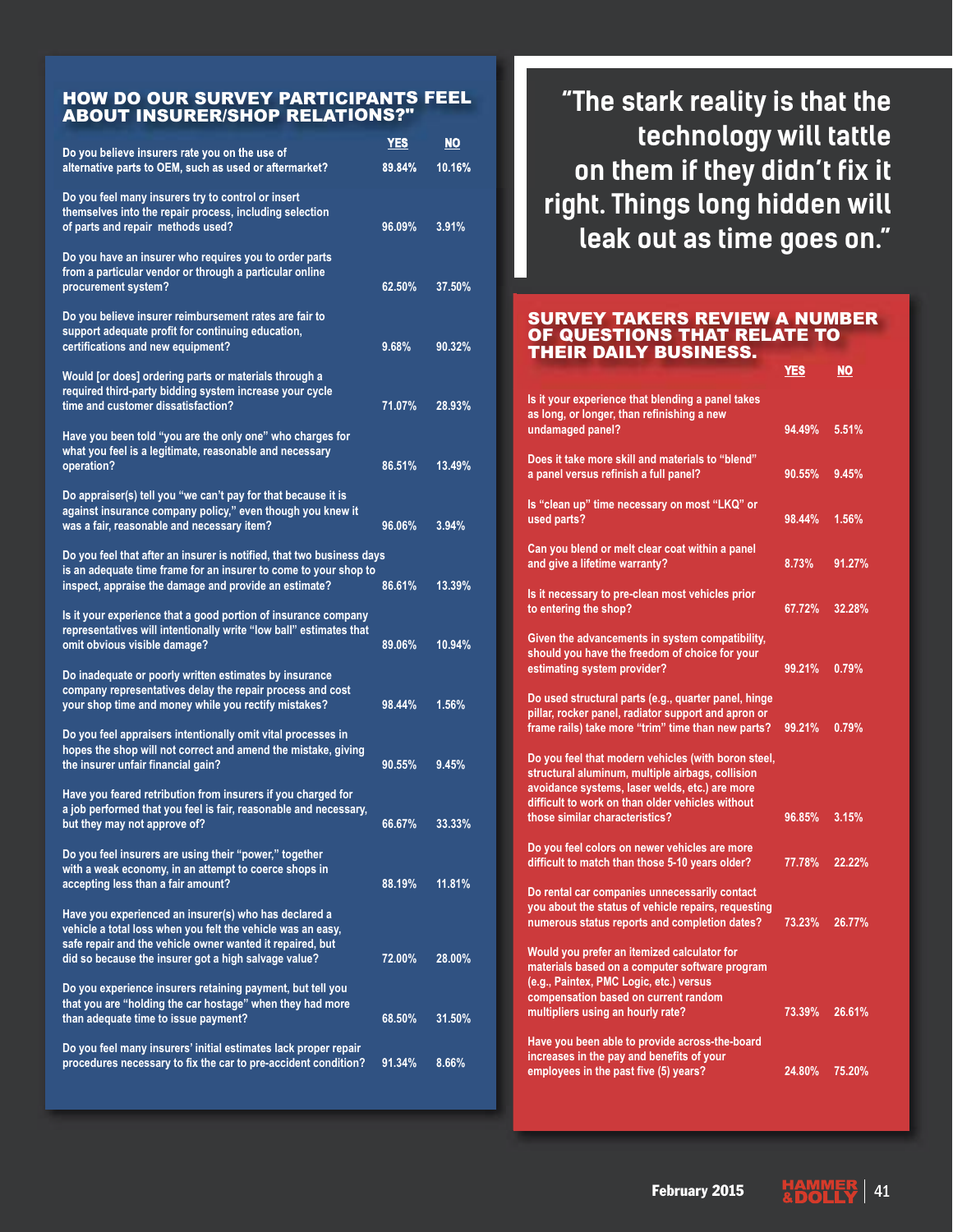### WHICH BENEFITS DO RESPONDING BUSINESS OWNERS PAY FOR?

|                                      | Yes, fully paid | Yes, partially paid | $No$   |
|--------------------------------------|-----------------|---------------------|--------|
| <b>Health Insurance</b>              | 11.90%          | 61.11%              | 26.98% |
| <b>Dental Insurance</b>              | 6.40%           | 40.80%              | 52.80% |
| <b>Vision Insurance</b>              | 7.20%           | 35.20%              | 57.60% |
| <b>Long-term Disability</b>          | 2.42%           | 18.55%              | 79.03% |
| Life Insurance                       | 15.32%          | 16.94%              | 67.74% |
| Paid sick leave (after a set period) | 40.32%          | 22.58%              | 37.10% |
| Paid vacation (after a set period)   | 78.57%          | 15.08%              | 6.35%  |
| Personal leave (after a set period)  | 30.65%          | 20.97%              | 48.39% |
| 401K or retirement program           | 18.40%          | 28.80%              | 52.80% |
| <b>Performance Bonus</b>             | 34.13%          | 15.08%              | 50.79% |
| Yearly cost of living increase(s)    | 2.42%           | 5.65%               | 91.94% |